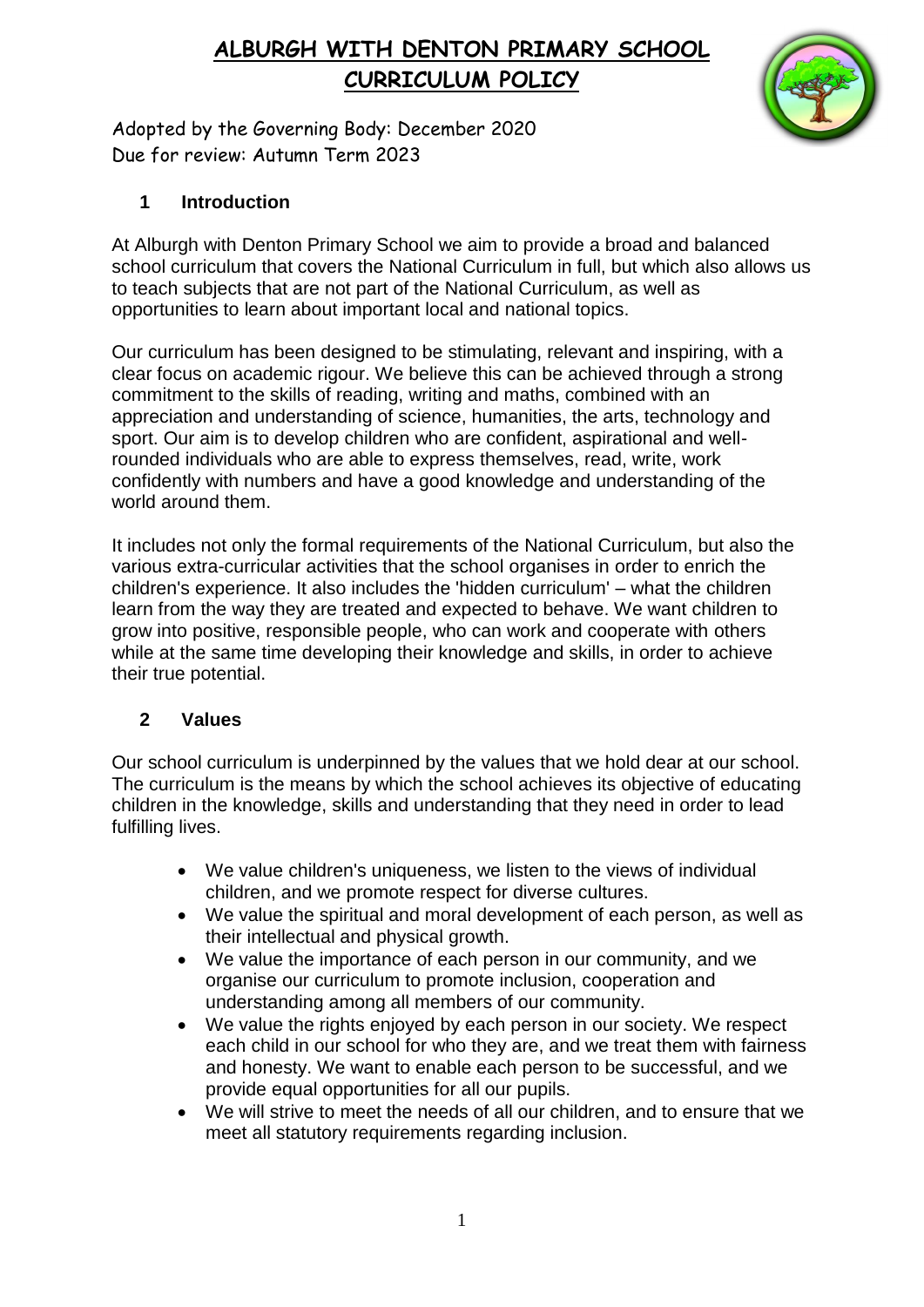

Adopted by the Governing Body: December 2020 Due for review: Autumn Term 2023

> We value our environment, and we want to teach our pupils, through our curriculum, how we should take care of the world, not only for ourselves, but also for future generations.

## **3 Aims and objectives**

The aims of our school curriculum are:

- to enable all children to learn and develop their skills to the best of their ability;
- to promote a positive attitude towards learning so that children enjoy coming to school and acquire a solid basis for lifelong learning;
- to teach children the basic skills of literacy, numeracy, science, computing, humanities, the arts and inquiry;
- to enable children to be creative and to develop their own thinking;
- to teach children about the developing world, including how their environment and society have changed over time;
- to help children understand Britain's cultural heritage;
- to appreciate and value the contribution made by all ethnic groups in our multi-cultural society;
- to enable children to be positive citizens;
- to fulfil all the requirements of the National Curriculum and the Locally Agreed Syllabus for Religious Education;
- to teach children to have an awareness of their own spiritual, moral, social and cultural development, and to distinguish right from wrong;
- to help children understand the importance of truth and fairness so that they grow up committed to equal opportunities for all;
- to enable children to have respect for themselves and to live and work cooperatively with others.

# **4 Organisation and planning**

We plan our curriculum in three phases. We agree a long-term plan for each Class. This indicates what topics are to be taught in each term, and to which groups of children. We review this long-term plan on an annual basis.

However, we know that children learn best when they are interested and enthused by a subject and our curriculum is designed to be flexible enough to allow for short context based topics that can last for a week or two that are driven by children's interests or contemporary events.

Through our medium-term plans, we give clear guidance on the objectives and teaching strategies for each topic.

Our short-term plans are those that our teachers write on a weekly or daily basis. We use these to set out the learning objectives for each session, and to identify what resources and activities we are going to use in the lesson.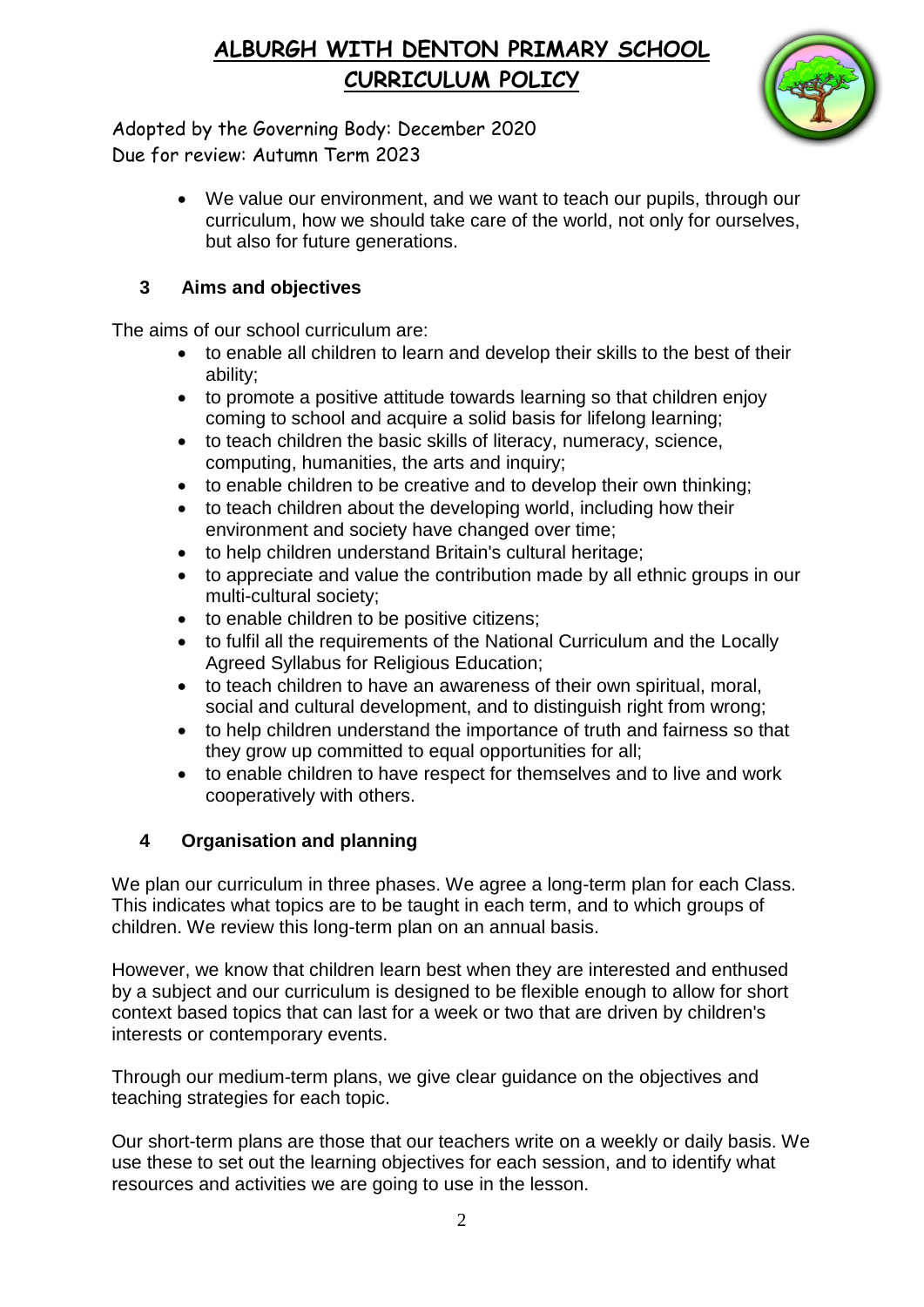

Adopted by the Governing Body: December 2020 Due for review: Autumn Term 2023

Throughout the school, we adopt a creative, topic based approach to curriculum planning and use a two year rolling programme to cater for mixed aged classes

We plan the curriculum carefully so that there is coherent and full coverage of all aspects of the National Curriculum and early learning goals. Our curriculum maps shows clearly when the learning objectives for each subject are covered in each year group.

With the exception of the Reception class, our children are taught in mixed aged classes in Year 1/2, Year 3/4 and Year 5/6. Therefore, our curriculum is designed around a 2 year programme which ensures that all the relevant learning objectives for both year groups are met during the two years that the children will be in that particular class.

Every class has a daily Literacy and Maths lesson as well as 2 hours of PE a week. Children in Years 1 and 2 also have daily phonics teaching as do any older children if it is needed. The other curriculum subjects are generally taught through a creative, topic based approach which allows children to make secure links in their learning and to provide a more immersive learning experience. However, there are occasions when subjects are taught separately when the need arises.

We ensure that each termly topic includes the following features, all linked to the topic or theme:

- A class novel which the children read and study throughout the term
- A class visit or visitor, designed to inspire and enthuse
- Opportunities for Drama and Philosophy activities
- Opportunities for learning outside the classroom
- Local and/or topical elements

Our medium term planning also identifies which National Curriculum objectives are being covered throughout the topic. This allows us to ensure complete coverage of the National Curriculum in every subject and in every year group throughout our two year curriculum. However, we aim to be flexible, innovative and responsive in our teaching and our curriculum is constantly evolving.

## **5 Curriculum Subjects**

The following information explains how we cover the Programmes of Study in each subject in the National Curriculum:

### English

English is taught every day in the following ways:

• Spoken language involves children discussing and evaluating books, their writing and their learning. Children are encouraged to talk about their ideas and listen to others carefully as well as being given regular opportunities to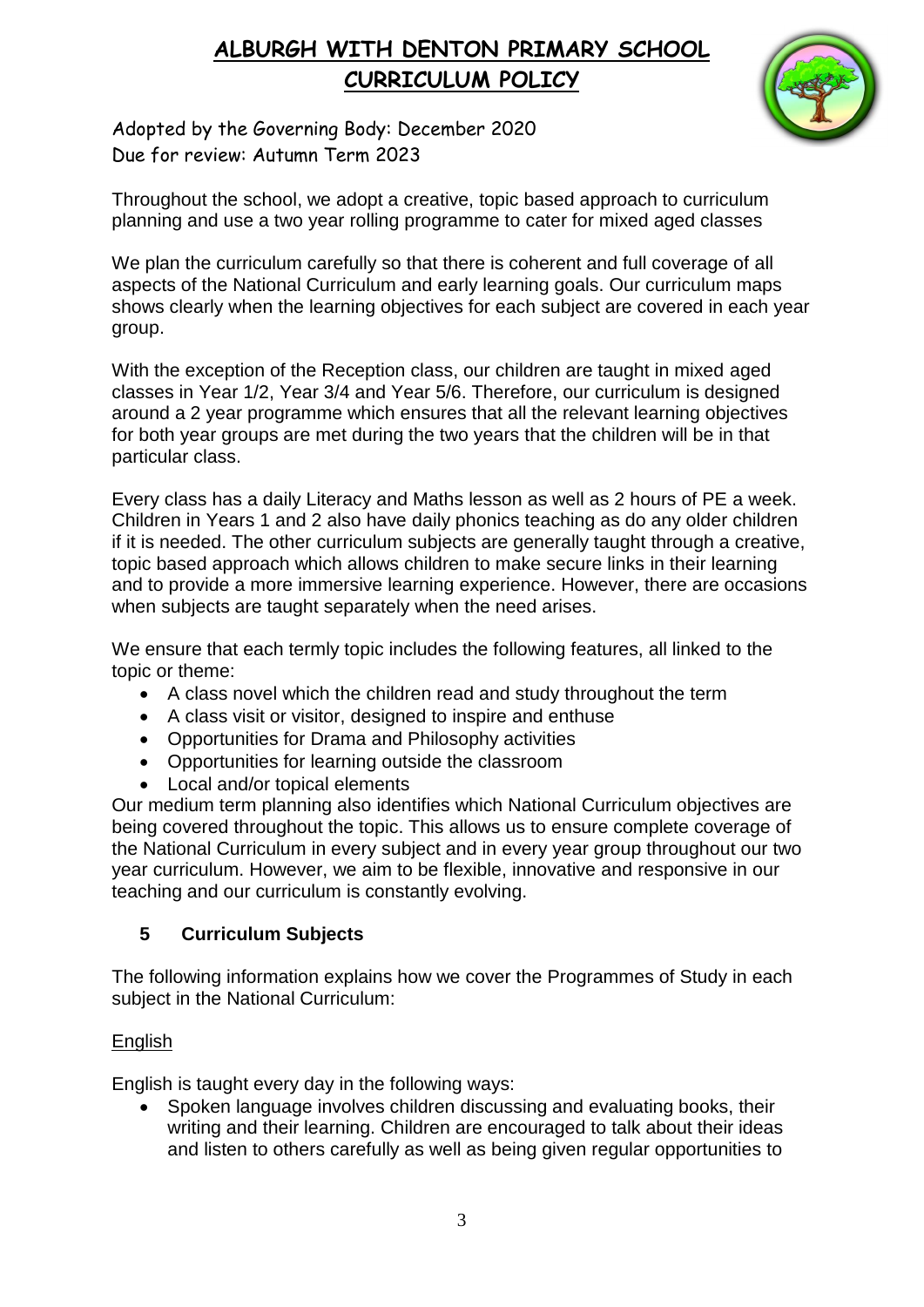

Adopted by the Governing Body: December 2020 Due for review: Autumn Term 2023

- present to large and small groups. Our Drama and Philosophy lessons are designed to promote and enhance speaking and listening skills
- Reading children read regularly every day as part of guided and group reading sessions. Each class also studies a class novel every term and there are regular Reading Clubs which allow the children an opportunity to discuss a book in greater depth. All children are encouraged to read a wide variety of texts from the school library and are required to read at home at least five times a week
- Writing children are given regular opportunities to write a variety of different text types for different audiences and purposes. Children are encouraged to redraft, refine and develop their writing and to be adventurous with vocabulary choices. Grammar and spelling can be taught separately or within a context, with children being encouraged to apply their knowledge throughout their written work. Phonics is taught daily in Key Stage 1 and also to any older children who need support. All children learn correct letter formation and joins and are encouraged to join their handwriting as soon as it is appropriate

### **Mathematics**

Maths is taught every day in the following ways:

- In Key Stage 1, children follow the Singapore Maths scheme which encourages a visualisation and practical approach to Maths. The scheme, 'Maths No Problem', fully covers the objectives in our National Curriculum and incorporates them into Singapore Maths activities.
- In Kev Stage 2, children follow the National Curriculum programmes of study but use Singapore Maths techniques regularly in lessons

### **Science**

Science is taught in termly topics as set out in the National Curriculum

### Art and Design

Art and Design is taught as part of a class cross curricular topic or theme

### **Computing**

Computing is taught regularly in the following ways:

- In Key stage 1 children learn simple programming and debugging techniques through the use of a Bee-Bot. They also learn how to use the school laptops confidently and competently as well as how to stay safe online.
- In Key Stage 2, more complex programming is taught through the use of the Kodu coding programme by a specialist teacher. They also learn how to use the school laptops confidently and competently as well as how to stay safe online.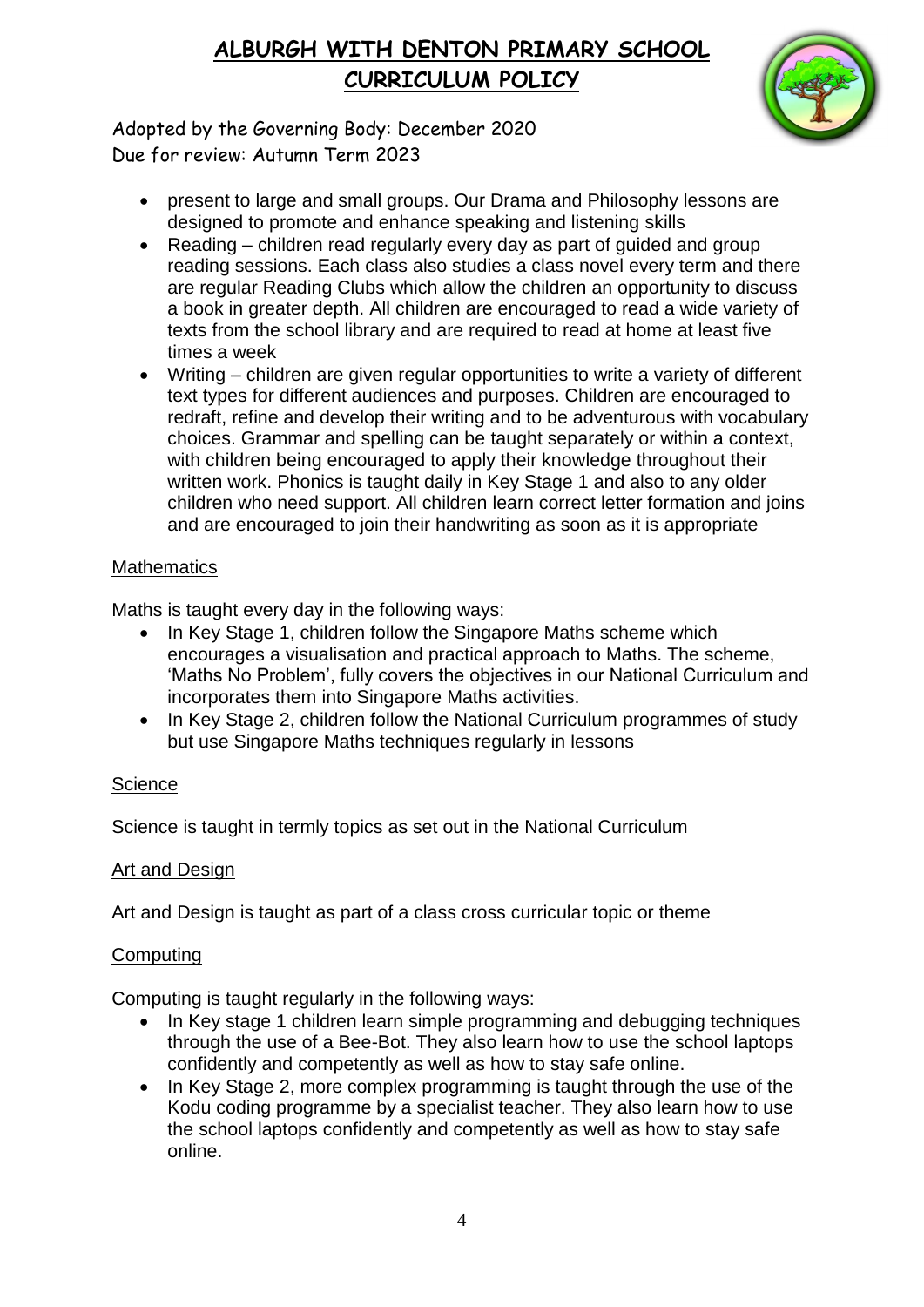

Adopted by the Governing Body: December 2020 Due for review: Autumn Term 2023

## Design and Technology

Design and Technology is taught as part of a class cross curricular topic or theme. However, some technical aspects of the curriculum are taught in separate units by a High School specialist.

## Geography

Geography is taught as part of a class cross curricular topic or theme.

## History

History in Key Stage 1 is taught in termly topics as set out in the National Curriculum. In Key Stage 2, the topics have been divided up as follows:

- Year 3/4 study: the Stone Age to the Iron Age, Anglo Saxons, Vikings and Saxons, Ancient Greece, An Ancient Civilisation – Egypt
- Year 5/6 study: the Roman Empire, Local History focussing on the impact of World War 2 in our locality, Non-European Society – Mayans and Aztecs, British Theme – focussing on changes during the Victorian period

In addition, each class in Key Stage 2 learns the key features of British chronology from the Stone Age to 1066 as part of a 6 week unit in the Autumn term. This is designed to consolidate their understanding of chronological events and also allow a more detailed study of the periods to take place separately.

### Languages

Languages is not part of the Key Stage 1 curriculum. However, simple aspects of different languages are introduced on an informal basis.

In Year 3/4 the children are introduced to basic elements of a language In Year 5/6 the children learn French, following the 'Rigolo' scheme of work

### Music

Music is taught as part of a class cross curricular topic or theme, following the 'Charanga' scheme of work.

## PE

All children receive 2 hours of PE a week as well as the opportunity to participate in a weekly lunchtime sports club and a number of after school clubs. The children are taught Gymnastics, Games, Dance, Athletics and Outdoor and Adventurous Activities in both Key Stages. All children in Key Stage 2 also go swimming and continue with lessons until they can swim at least 25m.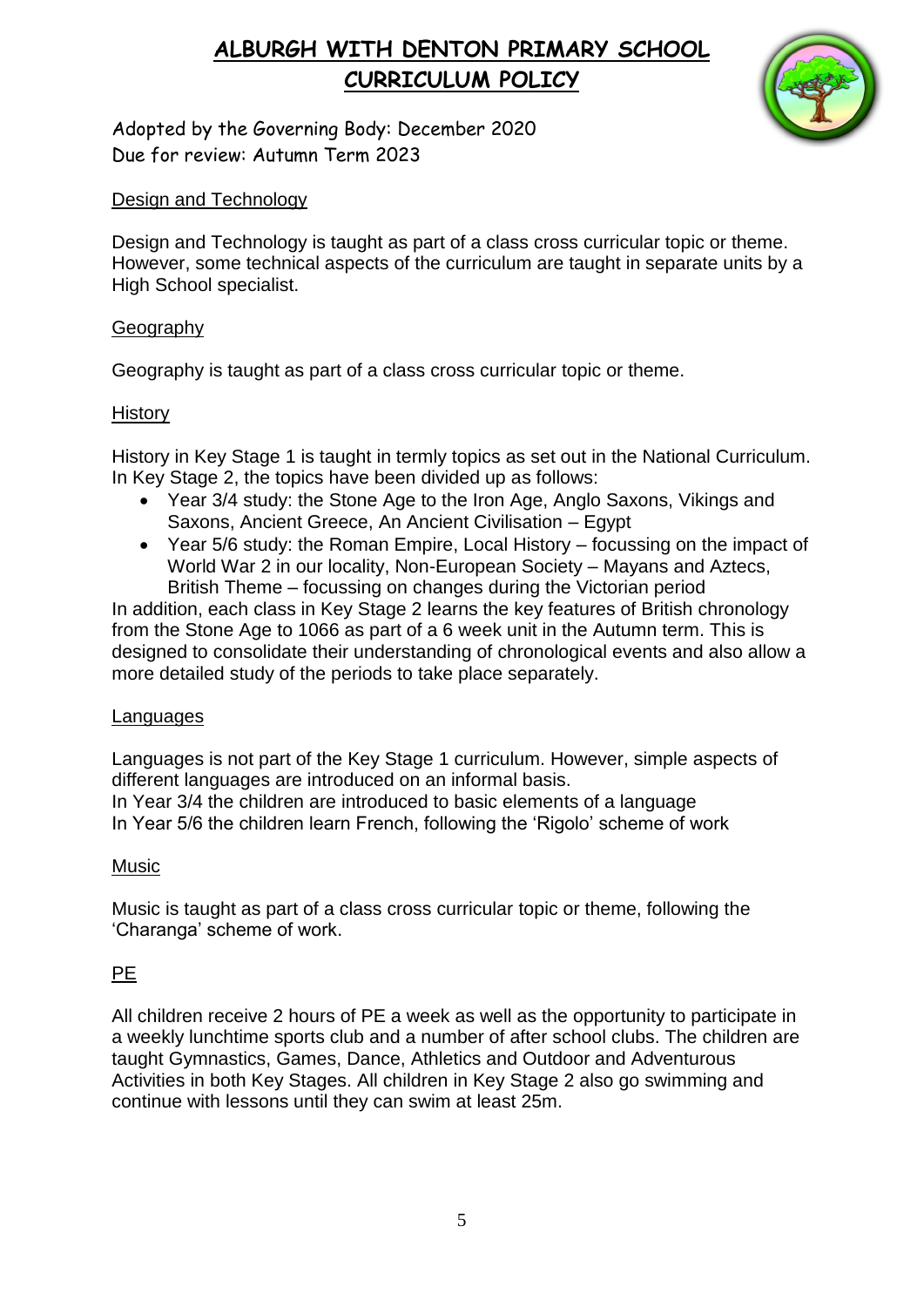

Adopted by the Governing Body: December 2020

Due for review: Autumn Term 2023

The following information explains how we teach subjects which are not part of the National Curriculum but which form part of our school curriculum:

#### Religious Education

Religious Education is taught through an enquiry based approach. All year groups follow the Norfolk approved syllabus for RE

#### Personal, Social, Health Education and Citizenship

PSHE and Citizenship is taught through Jigsaw. Staff also have access to additional plans for RSE which have been devised by the Local Authority.

#### Philosophy

All our classes have Philosophy sessions where children are encouraged to listen, respond, question and debate particular issues. They also learn the valuable skills of listening to different opinions and disagreeing and challenging in a positive way.

#### Drama

We use drama regularly within lessons to deepen children's involvement and understanding of a particular topic. Specific drama skills and techniques are taught and then applied to a variety of contexts.

#### Forest School

For information on our Forest School provision, please see the Forest School page of our website

#### Enrichment Activities

In addition to our core curriculum provision, we aim to provide a number of additional activities which are designed to enhance and enrich our curriculum. These include:

- residential visits for our Saplings and Oaks classes
- regular class trips every term
- frequent short trips to explore our local area
- a wide variety of after school clubs
- we encourage visitors with particular skills or experiences to inspire our children
- road and fire safety for our younger children
- cycling proficiency for our older children
- regular swimming at our local High School for every child in Years 3 and 4 and catch up opportunities in Years 5/6
- whole class musical instrument lessons
- themed days and events such as World Book Day and Safer Internet Day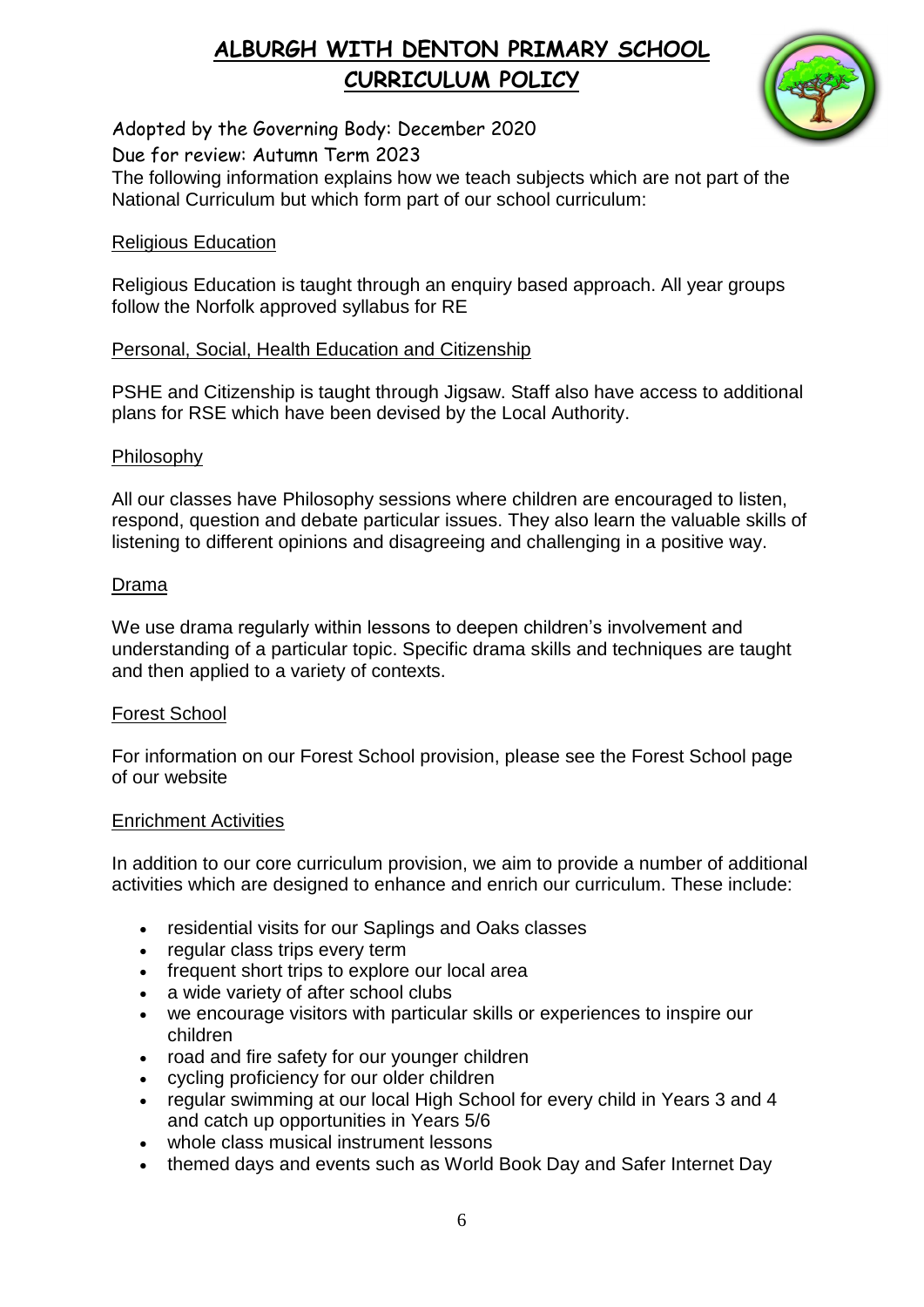

Adopted by the Governing Body: December 2020

Due for review: Autumn Term 2023

- Cluster enrichment activities with our local Primary and High Schools
- participation in sporting fixtures and festivals for every child
- a whole school Summer production starring every child in the school
- $\cdot$  RE days
- Week of inspirational maths

## **6 The curriculum and inclusion**

The curriculum in our school is designed to be accessed by all children who attend the school. If we think it necessary to modify some children's access to the curriculum in order to meet their needs, then we do this only after their parents have been consulted.

If children have special needs, our school does all it can to meet those individual needs and we comply with the requirements set out in the SEN Code of Practice. If a child displays signs of having special needs, then his/her teacher makes an assessment of this need. In most instances the teacher is able to provide the resources and educational opportunities that meet the child's needs within normal class organisation. If the need is more severe, we consider the child for a statement of special needs and we involve the appropriate external agencies in making an assessment. We always provide additional resources and support for children with special needs.

Some children in our school have disabilities. We are committed to meeting the needs of these children, as we are to meeting the needs of all groups of children within our school. The school complies fully with the requirements of the Equality Act that came into effect in 2010. All reasonable steps are taken to ensure that these children are not placed at a substantial disadvantage compared with non-disabled children. Teaching and learning are appropriately modified for children with disabilities. For example, they may be given additional time to complete certain activities, or the teaching materials may be adapted.

# **7 The Early Years Foundation Stage**

The curriculum that we teach in the reception class meets the requirements set out in the revised EYFS document. Our curriculum planning focuses on the Early Learning Goals as set out in these documents, and on developing children's skills and experiences.

Our school fully supports the principle that young children learn through play and by engaging in well planned and structured activities. Teaching in the reception class builds on the experiences of the children in their pre-school learning. We do all we can to build positive partnerships with the various nurseries and other pre-school providers in the area.

For more information, please refer to our EYFS Policy.